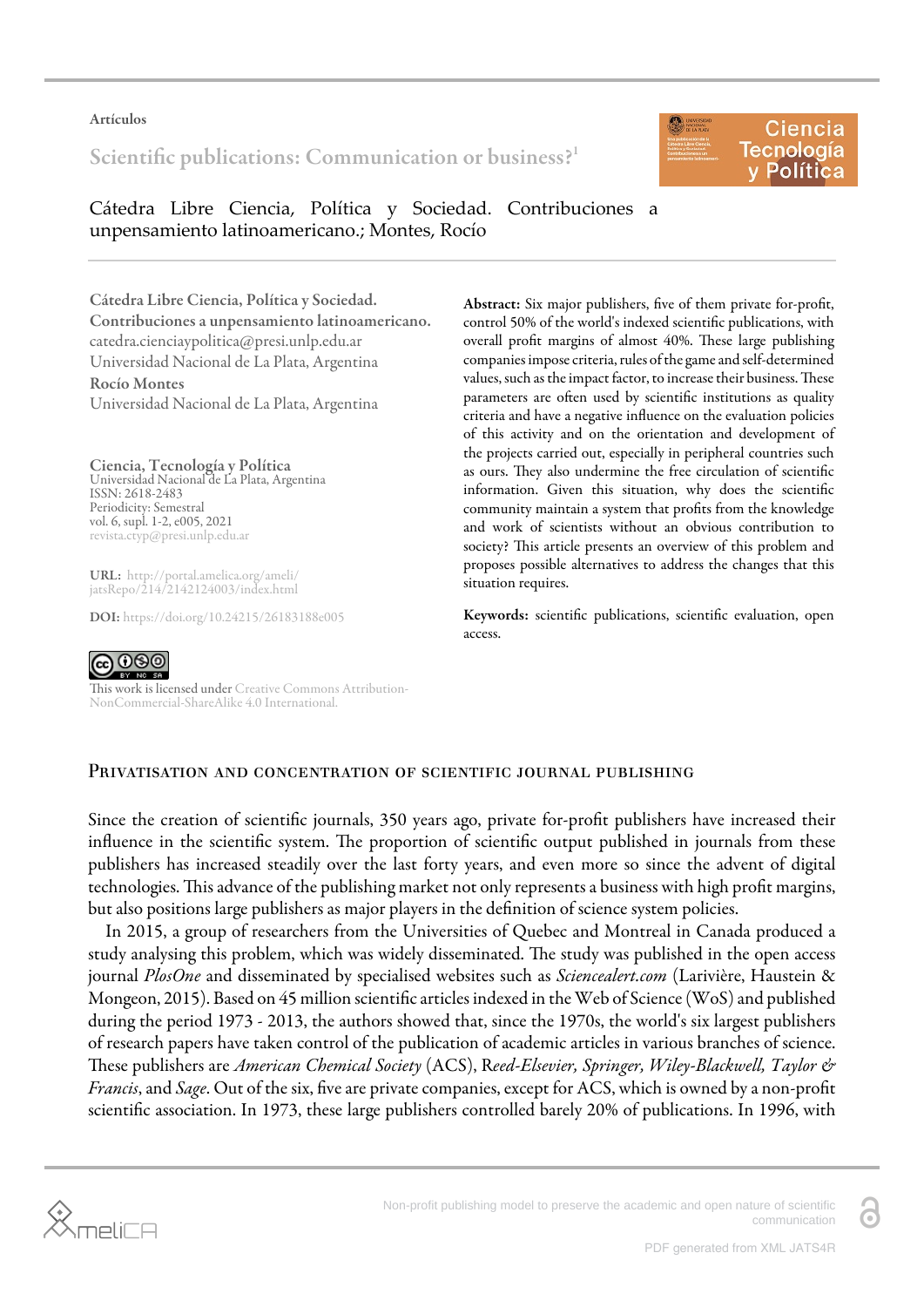the advent of the digital age, they reached 30%. And they continued to increase their share to the point that, by 2013, they absorbed more than 50% of the scientific publications indexed in WoS.[2](#page-6-2)

On the other hand, and more recently, a report by the Canadian Association of Research Libraries showed how publishers unilaterally impose and increase subscription prices ([Shearer, 2018](#page-6-3)). In that country, increases of between 5% and 7% per year were recorded between 2011 and 2015, accumulating to around 25% in four years (in that period inflation barely reached 2% per year). It is noteworthy that, while this was happening, the top five publishers achieved overall profit margins in the order of 29% to 39%.

The Canadian report points to two other aspects that are not so well known, but which also affect institutions' negotiations with publishers:

The first model is the assembly of thematic collections of journals by publishers that are offered as closed packages - something known as a "big deal" - to which one has to subscribe fully. In this model, the provider offers a package of journals in a given subject or discipline at a single price that is set on the basis of the size of the institution, its number of students and researchers, its scientific output and other criteria. The institution cannot choose which journals to subscribe to within the package, which generally does not include all journals in the discipline, but only those managed by the publisher in question. At the same time, the package includes many little-known titles that the institution would probably not buy if it had a choice, but whose removal does not lower the total price. This form of marketing imposed by the suppliers allowed them to consolidate their position in the market and to direct the institutions' money towards their exclusive products, preventing the institutions from diversifying their investments. In this way, they unilaterally increase both the size and the cost of the packages, leaving the institutions prey to this business model. The other aspect pointed out in the Canadian report is the lack of transparency in the subscription contracting process, as providers impose confidentiality clauses that prevent disclosure of the agreements reached, making it very difficult to compare prices and conditions of each contract across countries and institutions.

In turn, our country is no stranger to this situation. The Ministry of Science, Technology and Productive Innovation (MinCyT) is in charge of negotiating access to publications with international suppliers through the Electronic Library of Science and Technology programme. This is a centralised portal from which authorised institutions access scientific publications. According to information published on this portal, in 2016 the cost of the subscriptions made was almost 22 million dollars, allowing access to 13,275 journal titles, which also includes access to reference bases and other types of electronic resources. Access to these journals made it possible for Argentine researchers to consult and download 2,829,415 articles in 2017, which represents a cost of almost eight dollars per article. On the other hand, in the period 2008-2016, the cost of these subscriptions increased from 11 to 22 million dollars without a significant increase in the number of titles available, and the final figures for the negotiation of subsequent years are not yet known.

While it is true that historically publishers played a central role in the dissemination of scientific knowledge, in the digital era the facilities offered by the multiple resources available today allow us to question the traditional role they continue to play. Even more so considering that almost all scientific journals are based on a peer review system, which uses the researchers themselves, without payment, to carry out this task. In other words, the quality control of what is published is not a value added centrally by the publishers, but by the scientific community itself, which does it for free. On the other hand, digital publishing and webcasting have drastically reduced production costs (printing, distribution), which are now limited to the layout of manuscripts (often also by the authors), the administration of referees and the maintenance of digital publishing platforms and services, among others. These are real costs that exist, but in no way justify the price increases. This growing mismatch between costs and prices is undoubtedly one of the reasons why these large publishers have huge profit margins [\(profitability which is highlighted by Larivière, Haustein &](#page-6-1) [Mongeon, 2015](#page-6-1)).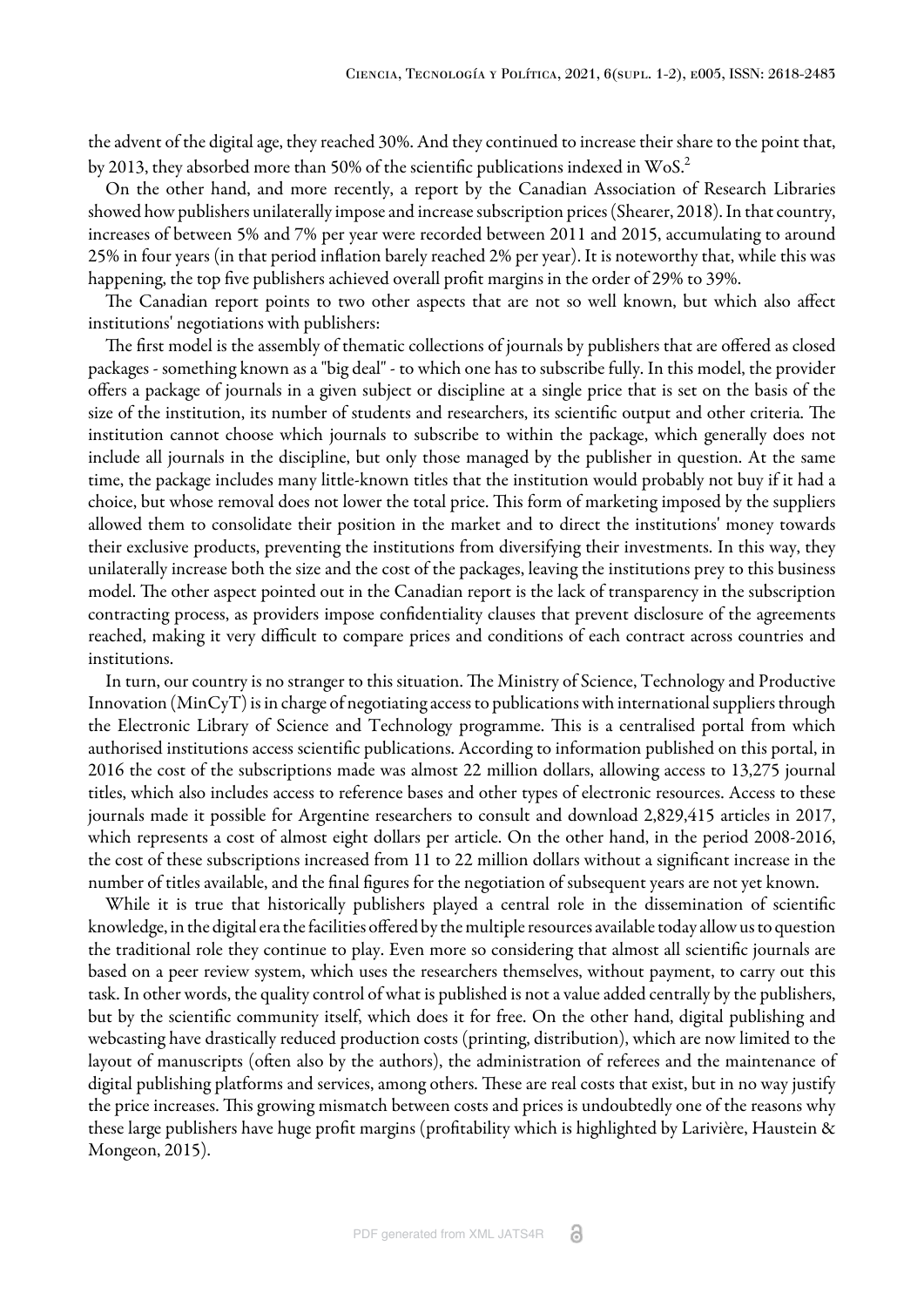### Private databases as a reinforcement of the concentrated publishing system

Analysing the complete picture of scientific publications is complex, because it is difficult to obtain the data, precisely because the databases that record them are either paid for and not accessible, or they are included in the publishers' publicity brochures and there is no way of checking their veracity. However, an approximate picture can be obtained on the basis of the following data.<sup>[3](#page-6-4)</sup>

- The SCOPUS database, owned by Elsevier and created in 2004, states that there would be between 80,000 and 300,000 scientific journals worldwide, of which as of August 2017 they had included 21,950 in their database. To be in Scopus, the journal must be peer reviewed, have an ISSN (international standardised number) and be a regular publication, "*relevant and readable for an international audience*"<sup>[4](#page-6-5)</sup> (the alphabet must be Roman alphabet and at least the titles and abstract must be in English). They must also contain a statement of publication ethics and malpractice.
- The Web of Science (WoS) database, currently owned by Clarivate Analytics, considered the traditional and exclusive source of "authoritative" information that records "*the best scientific publications in the world*", reports in its Faetbook that it includes around 20,000 journals in its select Web of Science Core Collection (Science Citation Index, Social Science Citation Index, Arts and Humanities Index and Emerging Sources Citation Index). In this case, and because it is a citation index, it only includes journals that have been cited before by others that are already in the WoS, and also requires that the journal meets certain editorial standards: peer review, format, regularity, international conventions, English language (minimum for bibliographic information), that its content is scientific, and that its focus is international, and to a lesser extent, regional.

Obviously, if around 300,000 scientific journals are published in the world<sup>[5](#page-6-6)</sup>, both Scopus and WoS register less than 10% of the total, and it is on this basis that they calculate their famous bibliometric indicators, which we will discuss later. A quick look at the inclusion requirements of both databases reveals the selectivity imposed on the basis of criteria that clearly benefit the journals of the dominant publishers mentioned in the previous section. In the case of Argentina, for example, we find that around 740 scientific journals are published. According to the Latindex $^6$  $^6$  catalogue, these journals meet the basic standards of editorial quality. However, in 2015 only 21 and 54 of these journals were indexed in WoS and Scopus respectively ([Rozemblum & Banzato, 2015](#page-6-8)), which highlights the low coverage that these databases provide for national journals, mostly published by public organizations and scientific societies.[7](#page-7-0)

#### The impact factor and its influence on scientific evaluation

The large publishers that control the scientific publications market impose criteria, rules of the game and values determined by themselves to increase their business. These values and criteria are endorsed by an important part of the scientific community and are often used by institutions as quality parameters. One of them is the so-called *impact factor of a journal*. [8](#page-7-1)

This index, created forty years ago to measure the impact of journals and help libraries in choosing titles to buy, began to be used as a measure of the quality of published articles, and later to evaluate the activity of researchers and their performance. In this way, an essential aspect of scientific activity -such as communication and evaluation- became trapped in the logic of a publishing system managed mostly by commercial companies. This begs the question: Why does the scientific community maintain a system that profits from the knowledge and work of scientists without an obvious contribution to society? What is it that publishers offer that is so essential to the scientific community to the point that scientists do not question its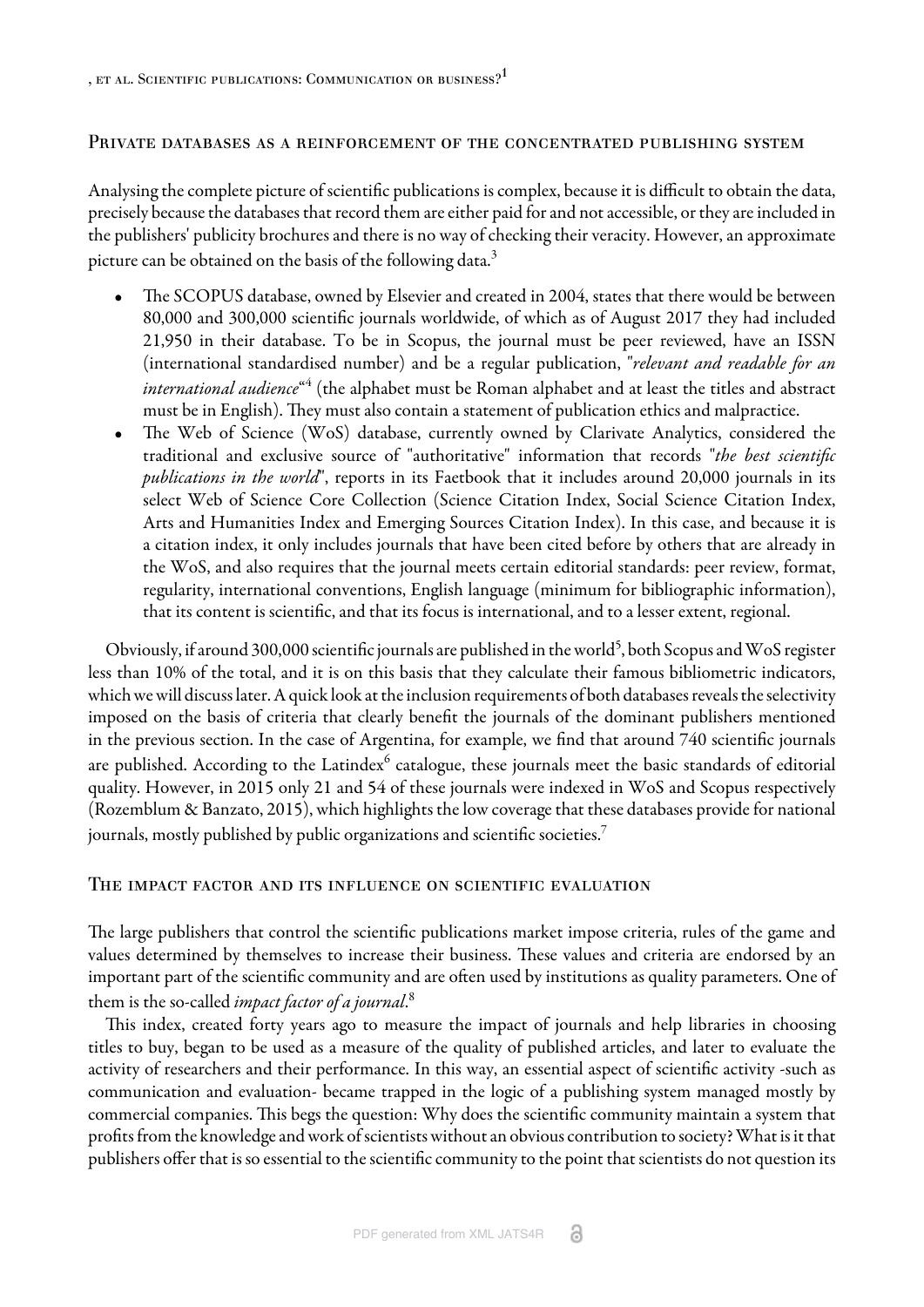power and dedicate an increasing proportion of their budget to this end? What do we need these companies for?

A brief diagnosis of the situation allows us to recognize various factors that contribute to this situation, but the most relevant ones are:

• Young researchers are pressured to publish in prestigious journals to advance their academic careers, while older researchers have to do the same in order to maintain their grants and prestige. In this environment, publishing in high-impact journals such as those published by large publishers is what counts.

The use of bibliometric indicators as the sole criterion for evaluating individual researchers and for grants and projects has a negative effect on the quality of the evaluation and strengthens the role of publishers and the policies they implement. The "*paperism*" or count of the number of scientific articles indexed by large databases, which is used in evaluations, mainly takes into account journals published by large commercial publishers. This creates a strong incentive for researchers to publish in these journals, and therefore reinforces the power and control of private publishers in the dynamics of scientific communication.

In summary, as long as publication in high impact factor journals is a requirement for researchers to obtain positions, research funding and peer recognition, the main commercial publishers will maintain their position of power in the academic publishing system.

It is clear that it is up to the scientific community to become aware that the profit and business of publishing must be questioned and changed, not only because it threatens the free circulation of scientific information, but also because of its negative influence on evaluation policies of scientific activity and on the orientation and development of projects that are carried out, especially in peripheral countries such as ours.

In fact, there are already answers worldwide in this regard. One of them is the so-called *San Francisco Declaration on Research Assessment* [\(DORA, 2012](#page-6-9)), originally initiated by the *American Society for Cell Biology* (ASCB) together with a group of scientific journal editors. This movement, together with the socalled Leyden Manifesto ([Hicks et al., 2015\)](#page-6-10), raise the need to review the use of "counting" parameters such as journal impact factor and others for the evaluation of projects, grants and for individual promotions and evaluations of researchers. Both the Leyden Manifesto and DORA offer a series of recommendations to researchers and institutions to take into account when evaluating. The Leyden Manifesto also proposes ten basic principles that should guide scientific evaluation. These include the need to complement the quantitative with evaluative judgements by experts; to take into consideration the goals and local relevance of research; the transparency of evaluation processes by encouraging them to be open and simple, allowing for data verification; and the importance of considering and respecting differences between fields and disciplines.

Another resonant movement has been the *Cost of Knowledge* campaign, launched in 2012 at Cambridge University to protest against the business model of the publisher Elsevier, which proposes to stop participating as authors, editors and reviewers of the publisher's journals. $^9$  $^9$  Several university libraries, including those at large and renowned universities such as California and Harvard, threatened to boycott major for-profit publishers. Other universities, such as Konstanz University in Germany, simply cancelled all subscriptions.

Closer to our context, debates are emerging about the usefulness, use and interpretation of university rankings. This is one of the areas where the type of evaluation variables used has been strongly questioned, denouncing the dimensions not contemplated in them. It has also been pointed out that the enormous regional differences call into question the global application of these indicators and rankings (see, for example, the special issue of the Ibero-American Journal of Science, Technology and Society - CTS; Vol 13, No 37, 2018). Another initiative to highlight has been the work of the Interinstitutional Commission for the Development of Evaluation Criteria for the Humanities and Social Sciences (CIECEHCS), in which a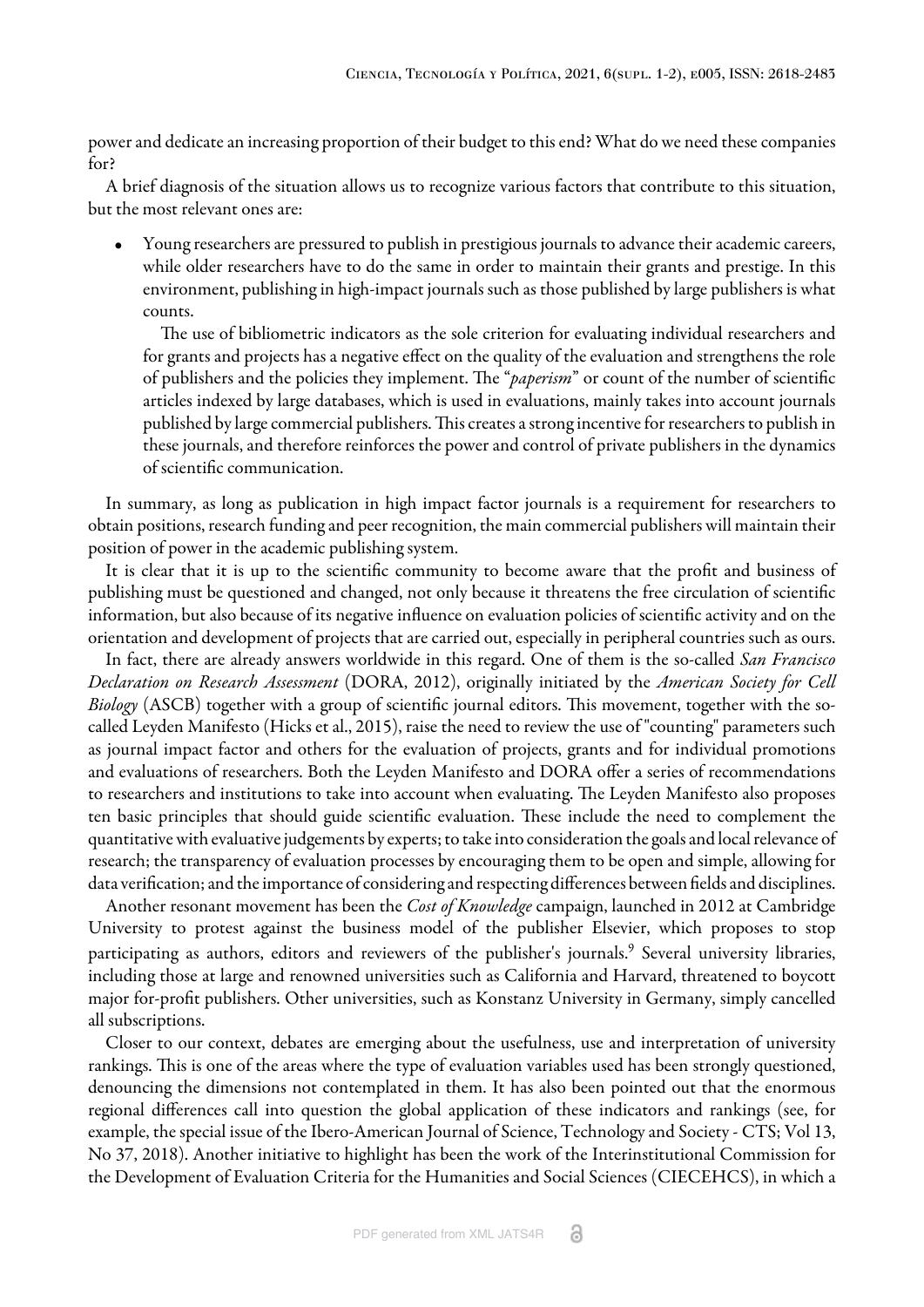group of researchers prepared a document between 2012 and 2013 that proposes to discuss the characteristics of research in the Humanities and Social Sciences and its evaluation criteria.<sup>[10](#page-7-3)</sup>

Finally, we can mention recent statements by organizations such as the Latin American Council of Social Sciences (CLACSO) that reinforce the concept of open access to scientific knowledge as a right and its management as a common good, and recommend, among other things, *"to value, when evaluating researchers and their institutions, the indicators provided by repositories, platforms and open access publications, as well as other variables of impact and relevance in local and regional contexts, to complement the traditional international bibliometric indicators that so poorly reflect the production and impact of the production of developing countries "* ([CLACSO, 2015](#page-6-11)).

#### The open access movement as a reaction and proposal

The open access movement (or open access, as it is commonly called) emerged in 2002 as a reaction to this problem by researchers, publishers, librarians, teachers, students and others members of the scientific community around the world, and proposed free and open access to scientific literature on the Internet.

To achieve this goal, two complementary ways were proposed: firstly, that authors continue to publish their work in the journals of their choice but at the same time self-archive a copy in digital repositories that provide open access to their content. This way was called the *green way*. On the other hand, as a second instance, it was proposed that authors choose to publish their work in journals that do not charge for access to their content, i.e., open access journals. This way was called the *golden way*.

Argentina chose to develop the *green way* of open access by creating in 2011 the National System of Digital Repositories in Science and Technology (SNRD), which arose from a public policy of open access developed since 2009. In addition, a bill was drafted for the "Creation of Open Access Institutional Digital Repositories, Own or Shared" that was approved in 2013. This law, n°. 26,899, established the obligation for institutions that receive funding from the National State to create free and open access digital repositories in which it will be mandatory to deposit the national scientific technological production carried out by researchers and staff working in dependencies. of the State, within a period not exceeding six months from the date of publication. It was also established the obligation to deposit the primary data<sup>[11](#page-7-4)</sup> that gave rise to these publications within a period of no more than five years. The Ministry of Science, Technology and Productive Innovation (MinCyT) is the body that enforces and controls compliance with the law, which was regulated at the end of 2016. Although it is still too early to assess the degree of compliance with this regulation, today there are 42 repositories adhered to the SNRD, of which 25 have already been integrated into its Portal and allow access to more than 120,000 digital objects of Argentinean scientific production available in open access ([Fushimi, 2016](#page-6-12)).

On the other hand, the *golden way* requires for its success the existence and consolidation of open access journals in all scientific disciplines. Although this is currently the case, this does not guarantee that authors choose these journals to disseminate their work. As already mentioned, the journals considered to be the most prestigious in each discipline -which are the ones most often chosen for publication- are those run by the most powerful commercial publishers at a global level, and these are clearly not open access. On the other hand, let us point out that open access journals may be subsidized by foundations or scientific societies, or be financed by charging a publication fee called APC (article processing charges) that is paid by the author or the funding institution. This was seen by the private publishing sector as a business possibility. Thus, and facing the advance of the open access movement, commercial publishers gradually began to offer "hybrid journals". That is, journals that are closed but offer to "release" an article if the author pays the APC. In this way, some journals from the big publishers began to charge between 1,000 and 3,000 dollars per article, obtaining even more profits than they already had.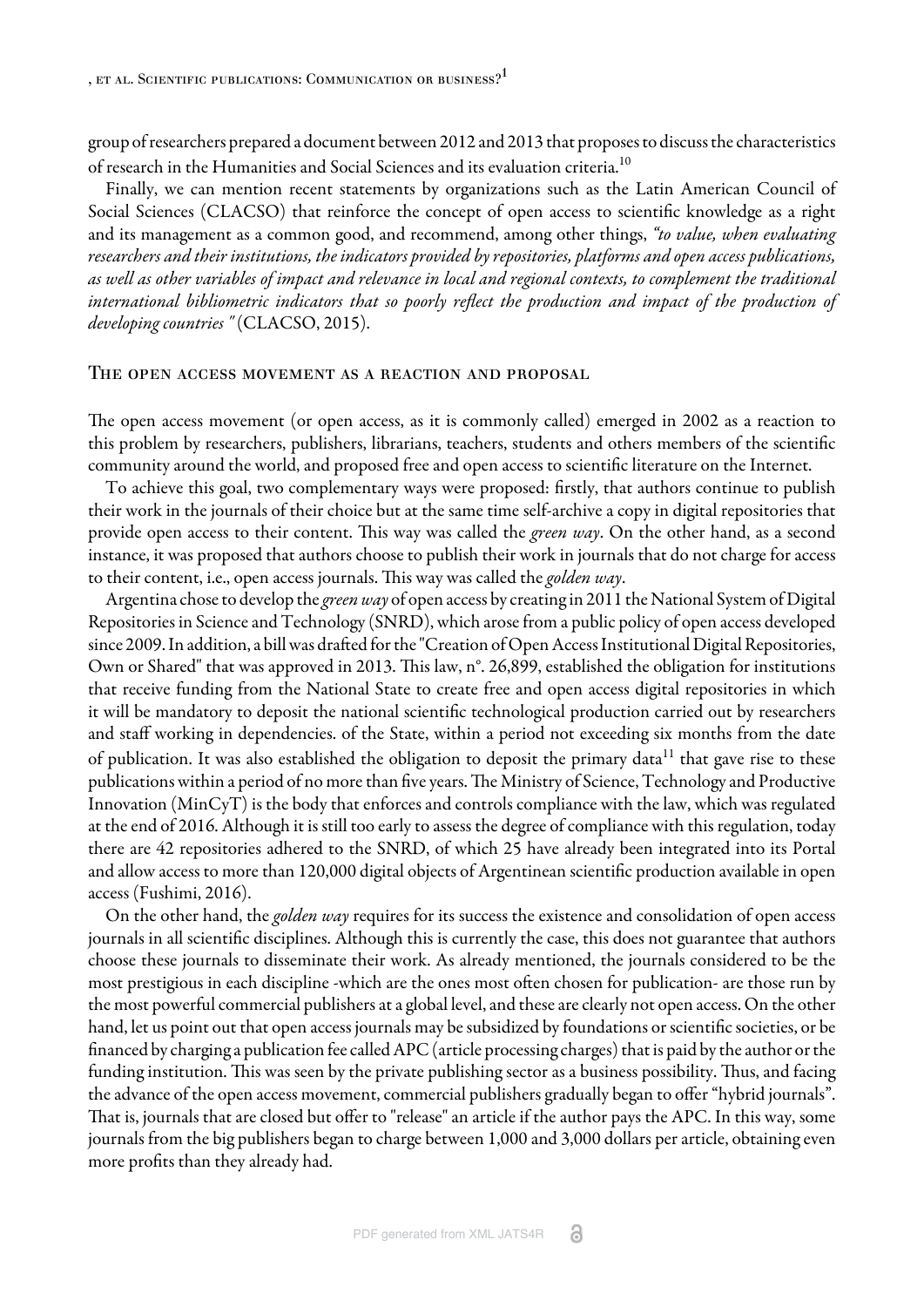This policy was strongly challenged by the initial promoters of the open access movement, who believe that the real golden way implies that neither the author nor the reader has to pay. And it is also another example of how the large publishers appropriated an initiative that was originally conceived as a way to democratize and expand the dissemination and access to publications. In this modality there are institutions that come to pay three times for the same: to the researcher to investigate and generate an article, to the publishing companies for publishing that open article in a closed journal, and to companies themselves to be able to subscribe to the journal.

# **PROPOSALS**

As we can see, there is a widespread debate on scientific publications and their influence on scientific evaluation. From the Cátedra Libre de CPS we contribute our point of view and complement this with the following proposals:

- 1. Initiate a campaign to prioritize publication in non-profit and open access journals.<sup>[12](#page-7-5)</sup> Particularly, those of academic associations and public organizations. In almost all disciplines, there is a significant number of very good quality journals that are edited by scientific societies from various countries.
- 2. Publicize the situation for which the State pays three times for the same (to the researcher to investigate, to the publishing companies to publish and to the publishing companies to be able to access the publications) and promote changes for a better use of the public funds.
- 3. Propose that in the instances of evaluation of researchers, subsidies and projects, the publications in journals of scientific associations and open access journals should be ranked, granting them some kind of additional consideration.<sup>[13](#page-7-6)</sup> Publications in journals of scientific associations are not only a way to confront the profit and business of publishers, they also strengthen the associations themselves and can be a way to the creation of quality national or Latin American journals.
- 4. Value national and regional journals through a national system for categorizing scientific journals, based on their own explicit criteria and based on the combination of formal aspects (editorial quality criteria) and the judgment of experts.
- 5. Promote the so-called green way of open access to publications to ensure that research results are available to all. To this end, disseminate and deepen the application of Law 26,899 by creating free and open access digital repositories and encouraging researchers and staff working in State agencies to deposit in them the national scientific-technological production they carry out with public funds
- 6. In the evaluation processes of projects, subsidies and for individual promotions and evaluations of researchers, encourage the use of qualitative criteria that complement quantitative aspects. And not only "counting" parameters to establish the quality of the articles (such as the impact factor of journals, number of papers, etc.). In this sense, we invite you to adhere to and support the DORA Declaration on the subject.
- 7. Promote the use of public and explicit criteria to evaluate scientific productivity, clearly highlighting, especially for researchers / It is in the initial phase that the scientific content and the national / regional relevance of an article is more important than the publication metrics or the profile of the journal in which it was published.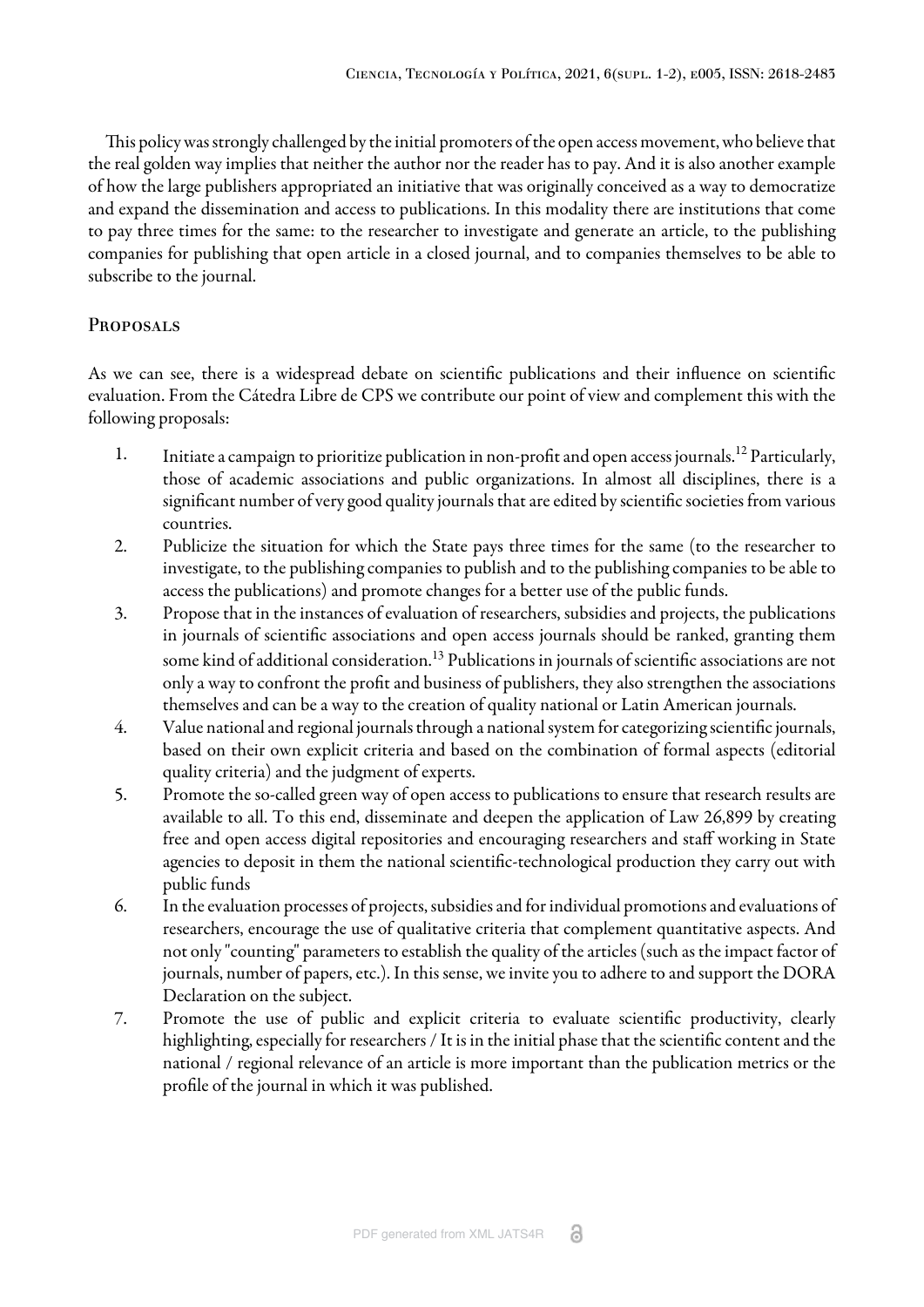### **REFERENCES**

<span id="page-6-11"></span>CLACSO (2015). Declaración de la Asamblea General de CLACSO sobre el acceso abierto al conocimiento gestionado como un bien común. Medellín, Colombia, November 9, 2015. Available at: [https://clacso.org.ar/conferencia2015/documentos/asamblea/declaraciones/4-Declaracion-de-CLACSO-s](https://clacso.org.ar/conferencia2015/documentos/asamblea/declaraciones/4-Declaracion-de-CLACSO-sobre%20el-acceso-abierto-al-cono-cimiento-gestionado-como-un-bien-comun.pdf) [obre%20el-acceso-abierto-al-cono-cimiento-gestionado-como-un-bien-comun.pdf](https://clacso.org.ar/conferencia2015/documentos/asamblea/declaraciones/4-Declaracion-de-CLACSO-sobre%20el-acceso-abierto-al-cono-cimiento-gestionado-como-un-bien-comun.pdf) (18/06/18).

<span id="page-6-9"></span>Dora: San Francisco Declaration on Research Assessment (DORA). Available at: <https://sfdora.org/> (18/06/18).

- <span id="page-6-12"></span>Fushimi, M. (2016). Desarrollo de repositorios digitales institucionales en las universidades nacionales en Argentina, período 2004-2015. *Second Argentine Congress of Social Studies of Science and Technology*, November 30 and December 1 and 2, 2016, San Carlos de Bariloche, Río Negro, Argentina. IN: Actas. Bariloche: CITECDE. Available at: [http://memoria.fahce.unlp.edu.ar/trab\\_eventos/ev.7888/ev.7888.pdf](http://memoria.fahce.unlp.edu.ar/trab_eventos/ev.7888/ev.7888.pdf)
- <span id="page-6-10"></span>Hicks, D., Wouters, P., Waltman, L., de Rijcke, S., & Rafols, I. (2015). Bibliometrics: The Leiden Manifesto for research metrics. *Nature News, 520*(7548), 429. [https://doi.org/10.1038/520429.](https://doi.org/10.1038/520429) Available at: [http://ingenio.](http://ingenio.upv.es/es/manifiesto#.VgrUqMuqpH) [upv.es/es/manifiesto#.VgrUqMuqpH](http://ingenio.upv.es/es/manifiesto#.VgrUqMuqpH). Oiginal version available at: [https://nature.com/news/bibliometrics-th](https://nature.com/news/bibliometrics-the-leiden-manifesto-for-research-metrics-1.17351) [e-leiden-manifesto-for-research-metrics-1.17351](https://nature.com/news/bibliometrics-the-leiden-manifesto-for-research-metrics-1.17351) (18/06/18).
- <span id="page-6-1"></span>Larivière, V., Haustein, S., & Mongeon, P. (2015). The Oligopoly of Academic Publishers in the Digital Era. *PLOS ONE, 10*(6), e0127502.<https://doi.org/10.1371/journal.pone.0127502>
- <span id="page-6-13"></span>Lariviere, V., & Sugimoto, C. R. (2018). The Journal Impact Factor: A brief history, critique, and discussion of adverse effects. arXiv:1801.08992 [physics]. Recovered from: <http://arxiv.org/abs/1801.08992>
- <span id="page-6-8"></span>Rozemblum, C. & Banzato, G. (2015). *El acceso abierto como modelo de edición y evaluación científica*. Charla Publicaciones: Acceso abierto vs negocio editorial, September 25, 2015, La Plata, Argentina. Available at [http:/](http://memoria.fahce.unlp.edu.ar/trab_eventos/ev.4813/ev.4813.pdf) [/memoria.fahce.unlp.edu.ar/trab\\_eventos/ev.4813/ev.4813.pdf](http://memoria.fahce.unlp.edu.ar/trab_eventos/ev.4813/ev.4813.pdf)
- <span id="page-6-3"></span>Shearer, K. (2018). Responding to Unsustainable Journal Costs (p. 9 p.). Canadian Association of Research Libraries (CARL). Recovered from [http://carl-abrc.ca/wp-content/uploads/2018/02/CARL\\_Brief\\_Subscription\\_Cos](http://carl-abrc.ca/wp-content/uploads/2018/02/CARL_Brief_Subscription_Costs_en.pdf) [ts\\_en.pdf](http://carl-abrc.ca/wp-content/uploads/2018/02/CARL_Brief_Subscription_Costs_en.pdf)

#### **NOTES**

- <span id="page-6-0"></span>1 This article is a corrected, updated and augmented version of an earlier work of the Cátedra libre CPS that was initially written and disseminated in 2015. It has been included in the UNLP institutional repository of since 2017. See record available at: <http://sedici.unlp.edu.ar/handle/10915/62196> [Accessed 12/06/18].
- <span id="page-6-2"></span>2 The aforementioned work shows that the social sciences have the highest level of concentration, with 70% of published works being absorbed by the five main private publishers. The humanities have remained relatively independent (the five major publishers account for only 20%) and the natural and medical sciences are in the middle, mainly due to the strength of their scientific societies, such as the aforementioned American Chemical Society (ACS) in chemistry or the American Physics Society (APS) in physics. Beyond the presence of powerful scientific societies in the natural and exact sciences, it would be important to undertake research work that seeks to explain why these different proportions of privatisation and publishing concentration by area of knowledge occur.
- <span id="page-6-4"></span>3 The data recorded were consulted on 2-6-2018. The sources used are: Scopus Content Coverage Guide April 2017, and Clarivate Analytics Factbook.
- <span id="page-6-5"></span>4 Sentences in quotation marks are quotes taken from the companies' promotional brochures.
- <span id="page-6-6"></span>5 We took this generic value as a proxy indicator taking into account that Ulrich's database, considered the most complete, authoritative and comprehensive bibliographic source of the serials universe, records 383,000 journals from 977 disciplines and 200 languages, and includes academic and scientific journals, business and trade journals, international agency journals, newspapers and magazines, irregular circulation journals and others.
- <span id="page-6-7"></span>6 Latindex is an information system on scientific research, technical-professional, scientific and cultural journals published in Latin America, the Caribbean, Spain and Portugal. It is managed by the Universidad Nacional Autónoma de México (UNAM) with the collaboration of national centres in each country that provide the information. Latindex currently registers 26,010 journals in total, of which 9,035 are included in its Catalogue, which brings together those that meet recognised editorial quality standards. [Accessed on: 2-6-2018]